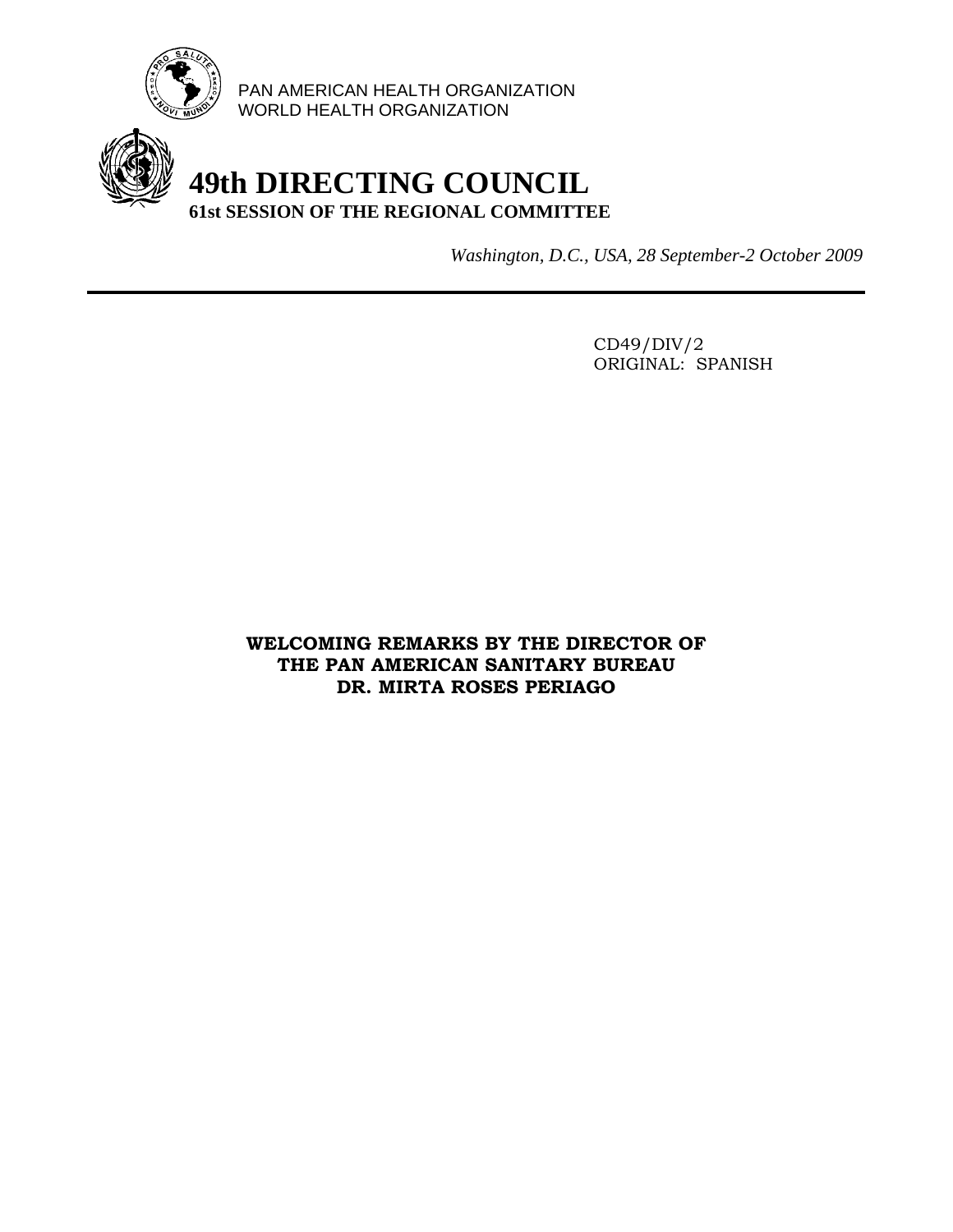## **WELCOMING REMARKS BY THE DIRECTOR OF THE PAN AMERICAN SANITARY BUREAU DR. MIRTA ROSES PERIAGO**

## **49th DIRECTING COUNCIL Washington, D.C., 28 September 2009**

Thank you, Mr. President [Dr. José Gomes Temporão, Minister of Health of Brazil], for presiding over our 48th Directing Council and the opening of this one.

My special thanks to the distinguished officers and, especially, to the Director-General of the World Health Organization, Dr. Margaret Chan, who has had to accompany the six Regional Committees of WHO, circling the globe several times.

 It has been a great joy to have ministers and vice ministers with us who sacrifice their time to assume responsibilities in the management of PAHO. To those of you who are here for the first time, welcome to this, your house, the Americas' House of Health.

 There is no doubt that in 2009 we have been living in "interesting times" with the arrival of the new influenza A(H1N1) virus. The Region became the first trench in this battle and was able to rise to this enormous health challenge. We declare our solidarity with the countries and families who have suffered the loss of human lives and the additional economic impact of the pandemic. The Region's critical contribution to global public health has been widely recognized, and having done our duty is a source of satisfaction. However, the experience has also left us clear-cut lessons about the fundamental value of preparedness, prevention, solidarity, risk communication, evidence-based policies, and integrated networks to respond to challenges of such magnitude.

 The regional response capacity was heavily influenced by preparedness, fruit of the far-sighted decision adopted by the Directing Council in this regard back in 2005, the generosity of the international community, and the action taken by the Secretariat and Member States to implement it. The immeasurable value of prevention in heath was also evident. The pandemic response in the Region has clearly reflected the solidarity among the Member States. The first countries to be stricken responded decisively and effectively, setting an example of solidarity among themselves and with others. That initial valiant and transparent response gained critical time that enabled the rest of the countries to fine-tune the instruments needed to face this challenge.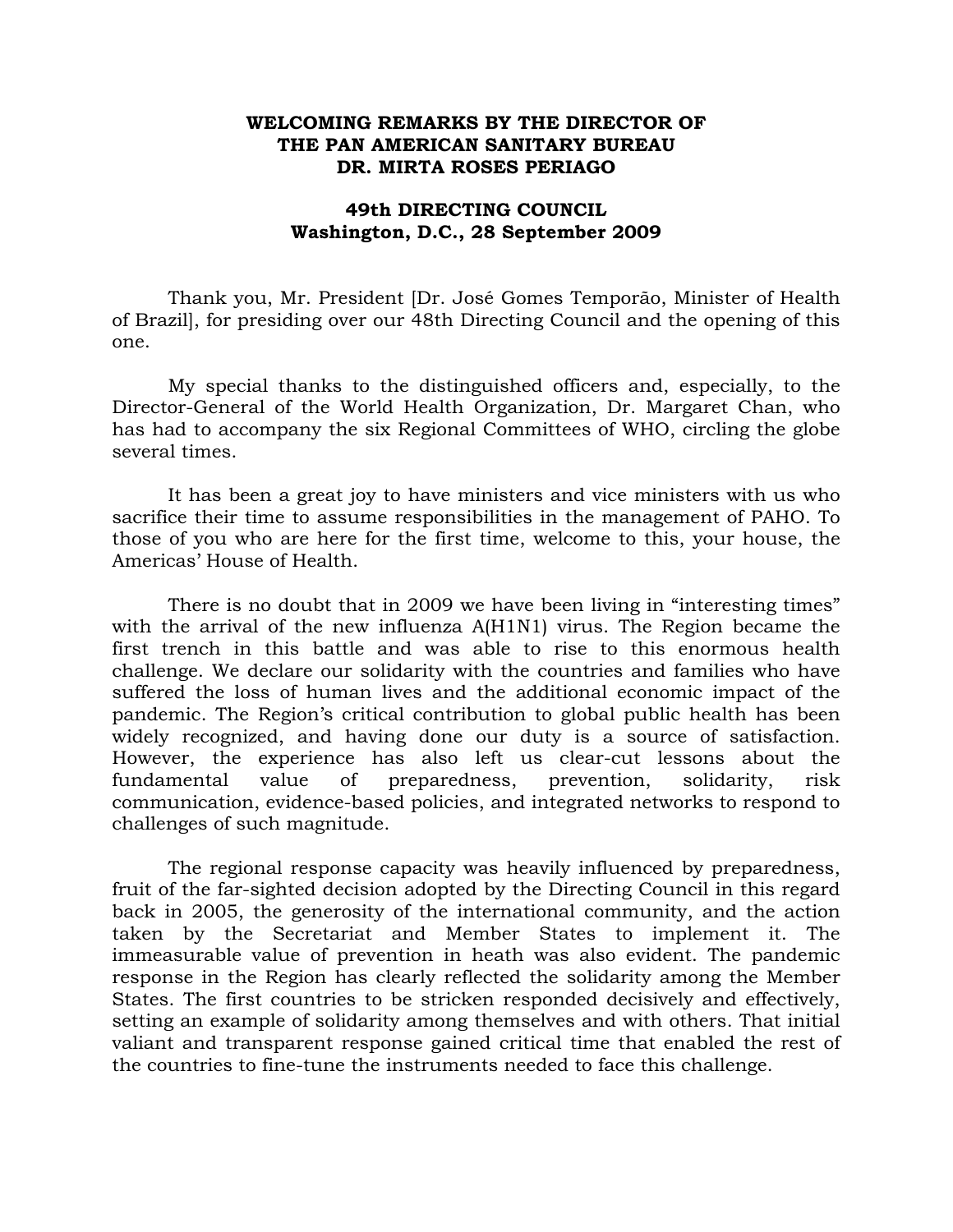The response to the influenza pandemic has been decisively influenced by the adoption of policies based on scientific evidence, and this should continue in future stages to guarantee successful, effective, and efficient interventions. An extensive health network has been operating in practice throughout the Region, integrating the work of hundreds of thousands of people, from scientists in the laboratories, staff in the health services, and communicators to the experts who provide technical cooperation and the decision-makers, whether mayors, congressmen, ministers, or heads of State, into a single uniform public health effort, activating the International Health Regulations to protect the peoples of the Region.

 The Member States and their work teams, guided by their health authorities, have distinguished themselves in this operation. Permit me here to recognize the leadership of Dr. Chan, our Director-General, at the helm of the extraordinary team of the Secretariat, which has provided technical cooperation throughout this process--a renowned interdisciplinary team committed to its mission. I am proud today to welcome and introduce a prominent member of that team, a man with a distinguished record of scientific and academic achievement and service to public health, Dr. Jon K. Andrus, who has been selected as Deputy Director of our Organization, a position that he will fully assume next Monday, 5 October.

 Nevertheless, however satisfied we are with what we have accomplished, our work must continue because the challenges and trials ahead are still enormous.

 The global economic crisis has threatened health and development achievements throughout the Region. The Economic Commission for Latin America and the Caribbean (ECLAC) forecast a 1.7% reduction in the Region's 2009 Gross Domestic Product, which would produce a contraction in per capita income for the first time in almost a decade. The substantial reduction in remittances to countries and the rise in food and fuel prices have exacerbated poverty and food insecurity in some Member States.

These trends will have health implications, increasing the number of vulnerable people and shrinking contributions to social security systems, leading to lower participation in health insurance plans, private or public. This in turn will result in greater use of free public services and the services provided by already overburdened volunteer organizations. People will put off seeking health care, reducing compliance with instructions about medication and nutrition and increasing the risk of complications, incurring enormous medical expenditures that can drag entire families down into poverty.

Government revenues have also fallen substantially, which means that if the historical model of procyclical public spending in the Region holds, public financing for health will be lower than the average 3.4% of GDP of the past five